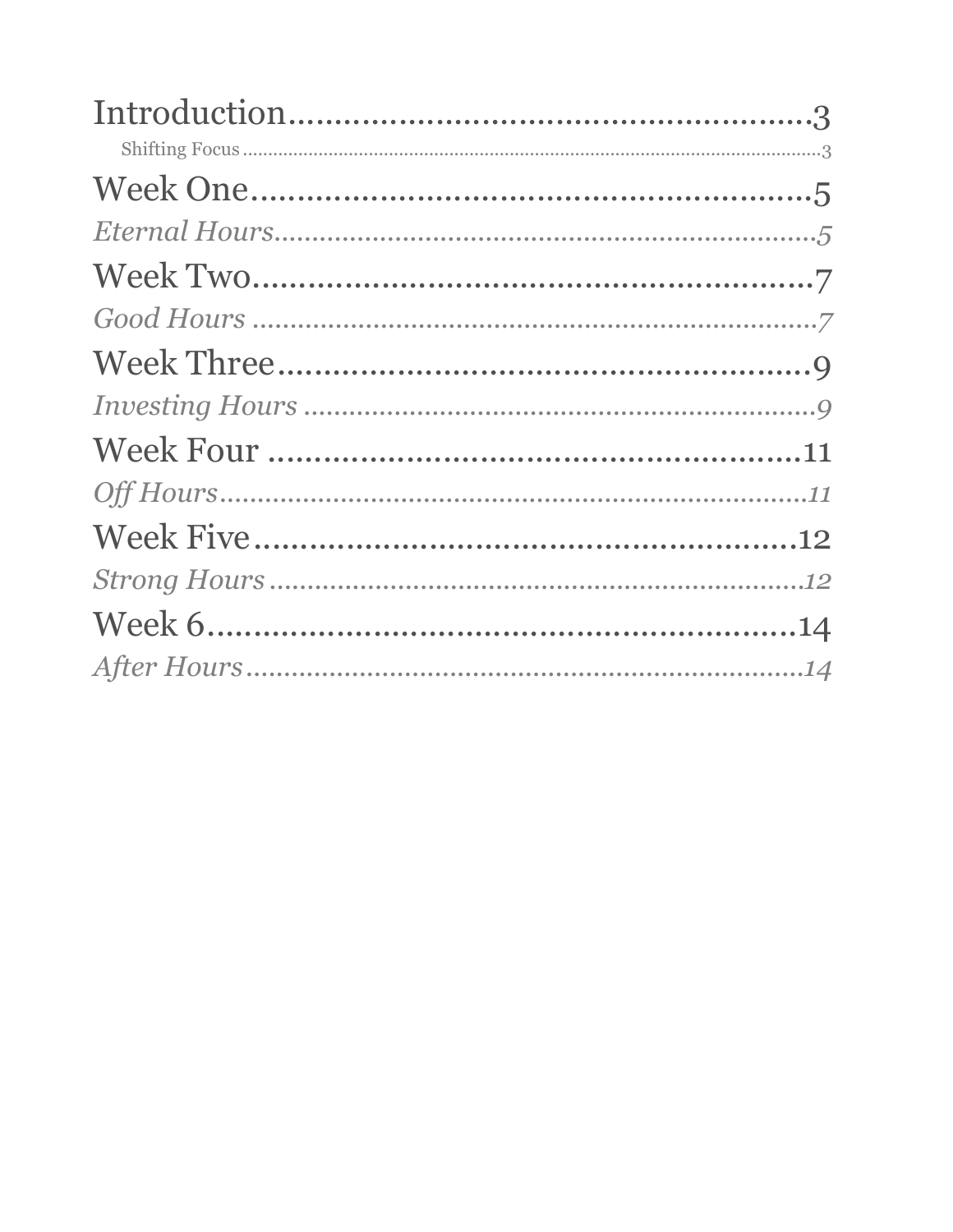# <span id="page-2-0"></span>Introduction

From the [seedbed.com](http://seedbed.com) "Office Hours" page:

I was once at an empowering laity for ministry seminar at a large church. The leader shared that she teaches lay people that their jobs are their work but their volunteering through the ministry of the church is their calling. I thought to myself, "That doesn't really sound right. You mean that God intends forty to sixty hours of your life each week are intended just to pay the bills and whatever few hours a lay person spends volunteering for the church is their ministry?" This plays into a common mindset among American Christians, that work is morally inferior to "doing good." Also, many of the people we preach to on Sundays feel that their work is something to be endured, survived, and hurried through until they're off for the weekend. In some circles, work is even thought to be a result of the Fall. How can we help people view their work as a gift from God that taps into their deepest aspirations, talents, and strengths and that fulfills God's calling on their lives, not only to excel but to see their workplace as their primary mission field?

#### <span id="page-2-1"></span>Shifting Focus

**"...there was evening and there was morning, the \_\_\_\_\_\_\_ day."**

What is the first thing you do at the beginning of the day? Usually what we think about first thing in the morning is where our daily priorities lie. This thought has been convicting to me because I will plan out the day to see what I will accomplish during the day. So, my priorities, at times, are all about accomplishing tasks and work so it's done and done the best I can do it.

Every time I think about these words from Scripture in Genesis 1, I begin to meditate on the concept that we have our priorities backwards and it's time we shift focus to what is most important. So now the question we all need to answer is, "what is really the most important aspect of your life?" Being able to truthfully and passionately answer this question answers the "why" or the motivation of why we do what we do.

Relationships are the most important part of life for me; at least this is what I hope to demonstrate on a daily basis. I believe the Jewish faith and culture has the beginning of the day correct. The days begin at 6:00pm and go through 6:00pm the following day. With this in mind, what we do in the evening of the day is crucial.

Imagine rethinking how we view our day, and the time our days begin. Let's truly shift our focus to what really matters in this life. It all begins from a relationship with God through Jesus Christ. From this relationship we show others how much they are valued. Our motivation to work each day should include providing for our family and to give God the glory because we have the opportunity to do this work.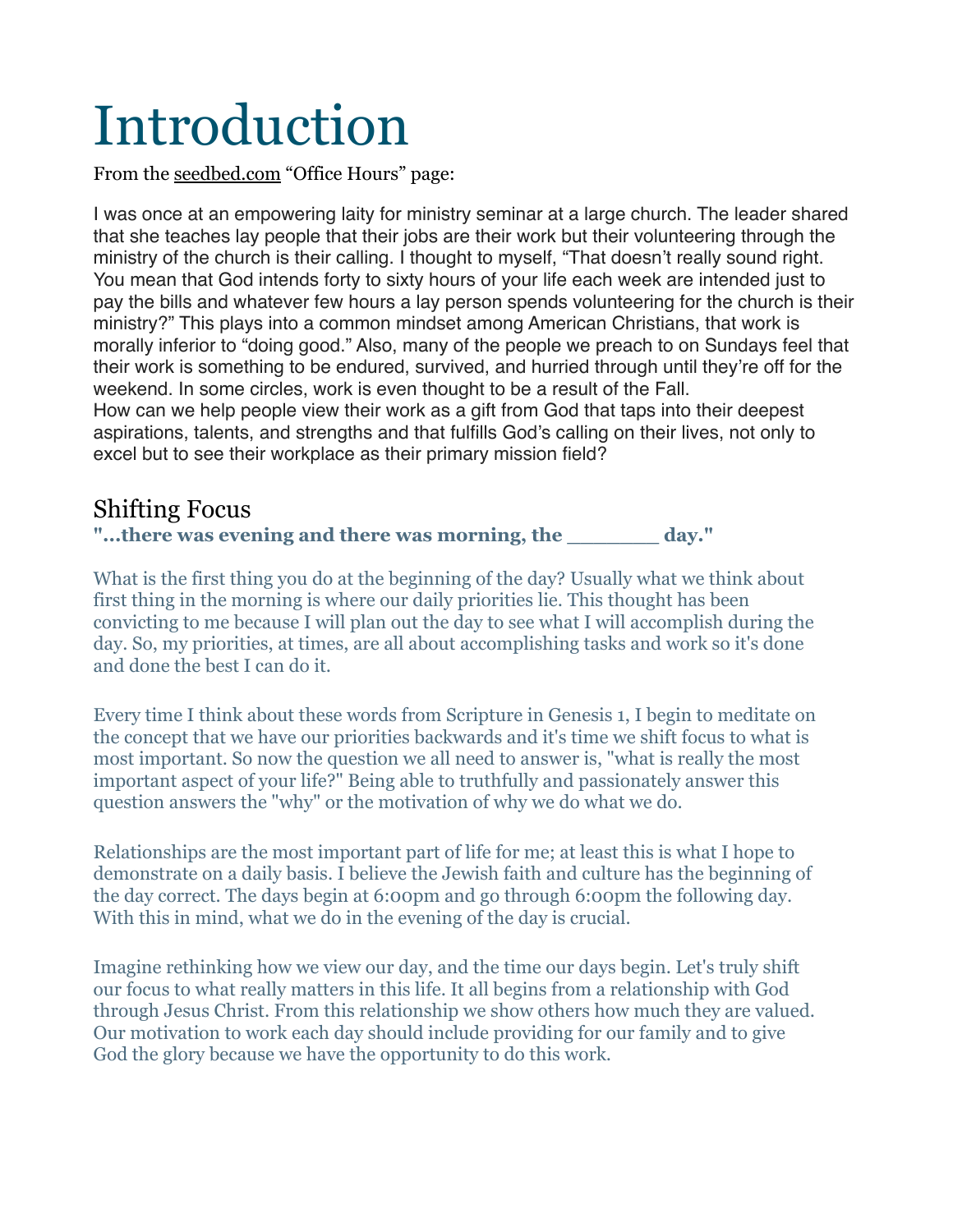Now, let's think about another way we can arrange our day to keep the real focus of our lives as the "why" of what we do. After coming come in the evenings from a day of work, we have the opportunity to spend time with our family. Then we rest and go back to work the following day. This is different from how we normally think about how our day goes: get up, go to work, then spend time with the family or our friends. Relationships in this way of thinking are put on the back burner in our minds and get the least amount of attention.

So how would our day go, and how much more fruitful would our relationships be if we shifted from thinking work was the most important part of our day to relationships being the most important part? I am beginning to believe more and more that "...there was evening and there was morning" is how we should live our lives. Develop relationships first. The evening time (which includes dinner) is a great time to cultivate and nourish our family and friends. Then we take the time to rest at night in order to prepare for the final part of the day, work.

This also means that our relationship with God through Jesus Christ should be the most important relationship to develop first, then the relationship with our family and friends. Without the grace and love of Jesus Christ it will be difficult, and impossible for many, to be able to show our own family and friends how much they are truly valued and appreciated.

I am continually working on this concept daily. It is challenging; but shifting our focus is important and healthy for all aspects of our lives.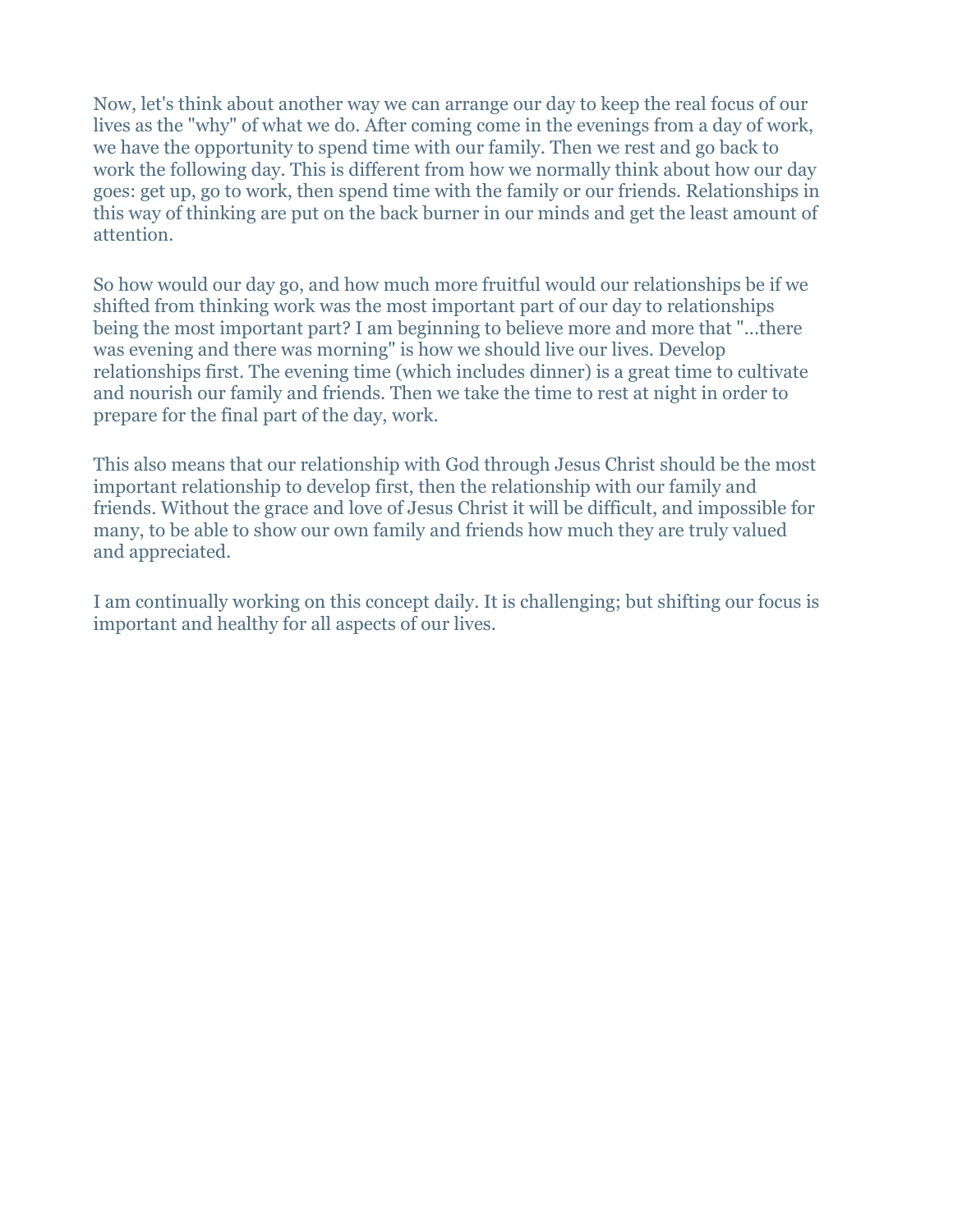## <span id="page-4-0"></span>1 Week One *Eternal Hours*

<span id="page-4-1"></span>Have you been to a seminar to help you become more productive at work? Have you ever read books or articles on how to lead better at work? Many of us work hard to do better at our job. Yet, there is also a great number of people who do not find satisfaction in their work or think having to work is a kind of a curse for us.When we think about work it is almost as if we think our only purpose is to focus on doing a good job just to provide so we can get what we want and for our family. Then at the end of the day, we don't have enough time or energy to "do good" in our community, in our world.

Work is not just something we endure so we can get ready for the weekend or vacation. Our work actually has a purpose. It is not a curse. It is God-given. This six week blog series is going to look at the eternal aspect of work. This blog will be published each Tuesday morning.Maybe we can gain a clearer focus so we can discover our purpose in work is actually to live out a life that gives glory to God in all we do and to steward the gifts we've been given.

This week, I invite you to read Genesis 2:5-15. Here is the passage as written in the Common English Bible:

"before any wild plants appeared on the earth, and before any field crops grew, because the LORD God hadn't yet sent rain on the earth and there was still no human being to farm the fertile land, though a stream rose from the earth and watered all of the fertile land— the LORD God formed the human from the topsoil of the fertile land and blew life's breath into his nostrils. The human came to life. The LORD God planted a garden in Eden in the east and put there the human he had formed. In the fertile land, the LORD God grew every beautiful tree with edible fruit, and also he grew the tree of life in the middle of the garden and the tree of the knowledge of good and evil. A river flows from Eden to water the garden, and from there it divides into four headwaters. The name of the first river is the Pishon. It flows around the entire land of Havilah, where there is gold. That land's gold is pure, and the land also has sweet-smelling resins and gemstones. The name of the second river is the Gihon. It flows around the entire land of Cush. The name of the third river is the Tigris, flowing east of Assyria; and the name of the fourth river is the Euphrates. The LORD God took the human and settled him in the garden of Eden to farm it and to take care of it."

What is the first thing you notice (besides the strange names that are difficult to pronounce)? I also have a picture of the Garden of Eden as a place of perfect paradise. This is a quiet, peaceful, joyful place because the presence of the Living Lord is tangible and fully experienced.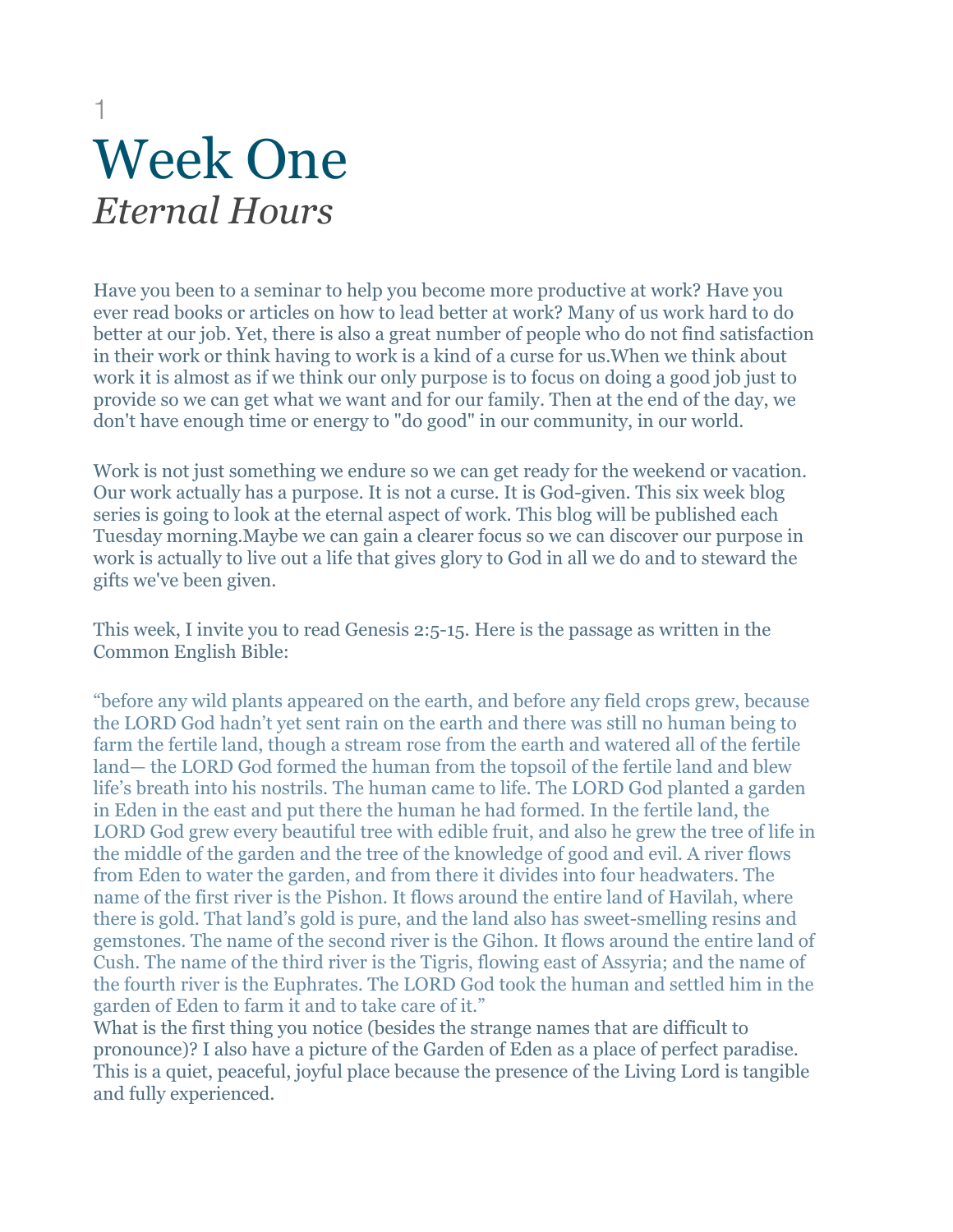This passage opens with the idea that there was no being created to take care of the garden. God formed out of the earth, a human, who was created to take care of, to work the land so it can continue to produce fruit and for people to live in perfect harmony with God Himself.

All of this happened before "the fall" in Genesis 3 meaning that God gave humankind the gift of work so we can partner with Him to take care of the land. Apply this to your setting. Your work is actually a gift from God. You and I have been given gifts and talents to do our work. We do not do this work alone. God is with us. When we think about partnering with God to work and steward the resources and people around us, how does this change your view of work?

Did you notice something else in the passage? Read the passage again.

"a stream rose from the earth and watered all of the fertile land" I find this very interesting. if we think about this, the water is coming up and nourishing the fertile land all around. Water brings life. Where is scripture does it talk about water bringing life? All throughout the New Testament! Jesus Christ is the Living Water in the world (John 4).

When Jesus was resurrected from the dead (John 20), Mary Magdeline thought He was the...gardener! Not only does Jesus Christ (Emmanuel - God in flesh) nourish the world, but He is also working the to restore the earth back to the original state of paradise. We get to participate in the redemption of the world with Him!

Everything we do at our work has eternal consequences. The way we treat those around us has eternal consequences. Our work is not just about getting the job done in order to play. Our work actually has a purpose. So whatever it is you do for a living, know this, you have partnered with Jesus Christ for the redemption of the world. Each person we come in contact in the workplace should know they also have the chance to partner with Jesus Christ in the restoration of the world.

How has your view of work changed now?

"Whatever you do, whether in speech or action, do it all in the name of the Lord Jesus and give thanks to God the Father through him."  $\sim$  Colossians 3:17 CEB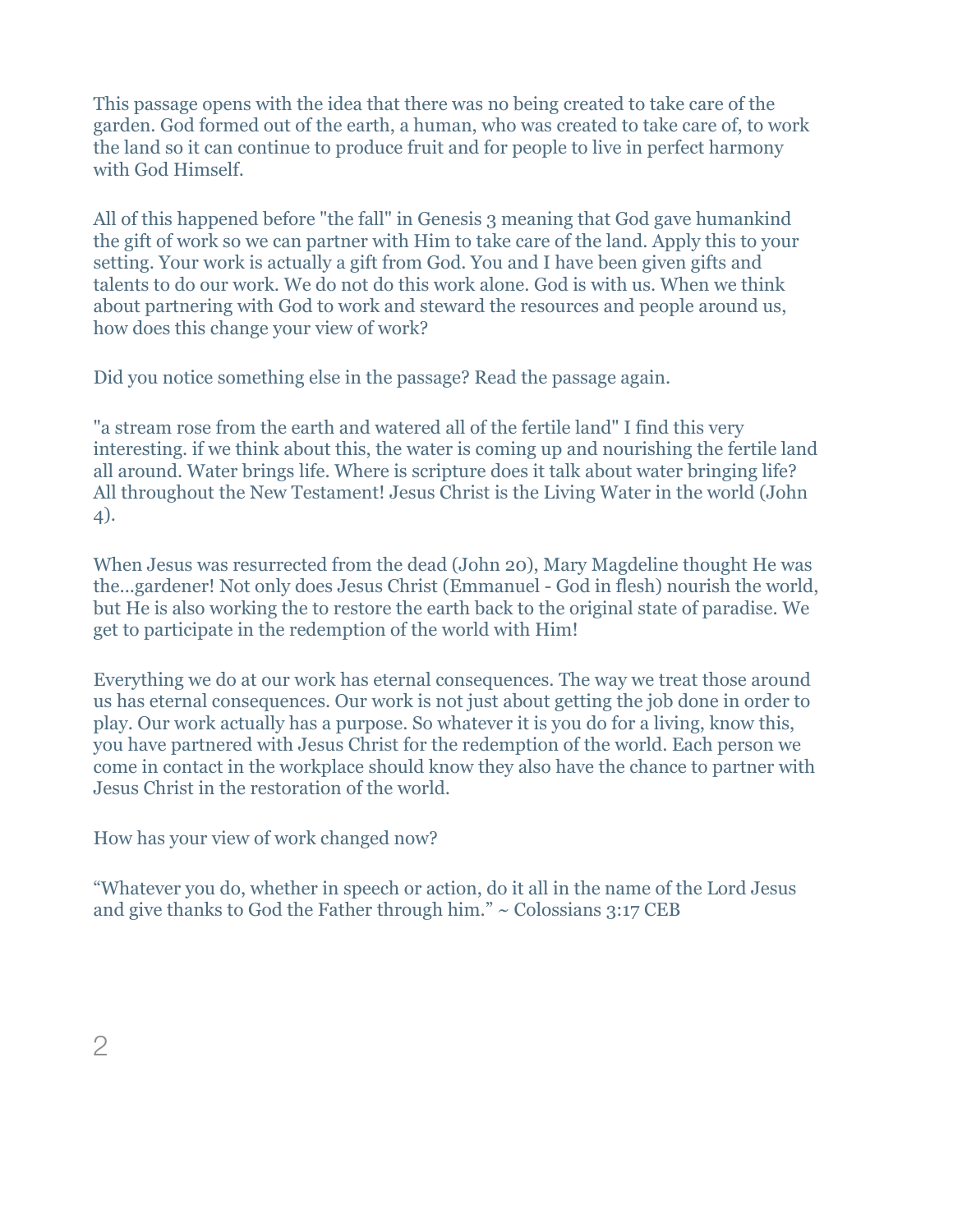# <span id="page-6-1"></span><span id="page-6-0"></span>Week Two *Good Hours*

Last week, we focused on work being God given and how we have the opportunities to join Him in the restoration and redemption of the world. How has your week been different? Have you felt a greater sense of purpose for the work you do?

Our passage this week comes out of the Sermon on the Mount in Matthew chapter 5. Again, this translation is from the Common English Bible:

"You are the salt of the earth. But if salt loses its saltiness, how will it become salty again? It's good for nothing except to be thrown away and trampled under people's feet. You are the light of the world. A city on top of a hill can't be hidden. Neither do people light a lamp and put it under a basket. Instead, they put it on top of a lampstand, and it shines on all who are in the house. In the same way, let your light shine before people, so they can see the good things you do and praise your Father who is in heaven." ~Matthew 5:13-16 CEB

What are some of the things you notice? This is one of those passages we seem to hear a lot, or at least I do. The part that is focused on is the final line, "In the same way, let your light shine before people, so they can see the good things you do and praise your Father who is in heaven." We also hear about being the "salt of the earth."

How does this apply to the workplace? We've already established we have been given the gift of work and we should do it to the best of our ability to give God the glory in all aspects of our life. Work is where we spend the majority of our time each week. We will go through highs and lows, frustrations and joys, separation and team work. This is the time of our week we have the opportunity to share the love and light of Jesus Christ to our co-workers (even if we work in a church). Not everyone at our work knows the joy, peace, and grace of Jesus Christ. So we get to show them by our actions, our words, and even how we think.

When I was younger, I used to love to put salt on my food. It didn't matter what it was. Today, I have learned to cook the salt into the food to help the meat tenderize better and to give more flavor from the inside out. This is how I believe we should live out our work life as well. The joy of Jesus Christ in our lives shining through from deep inside us. This is how we let our light shine, how we can be the right kind of seasoning in the workplace. We not only do a better job because we are working to show the Kingdom of God; but our co-workers will also see a difference and seek to discover the joy of Jesus Christ in what seems to be the mundane and tedious work day.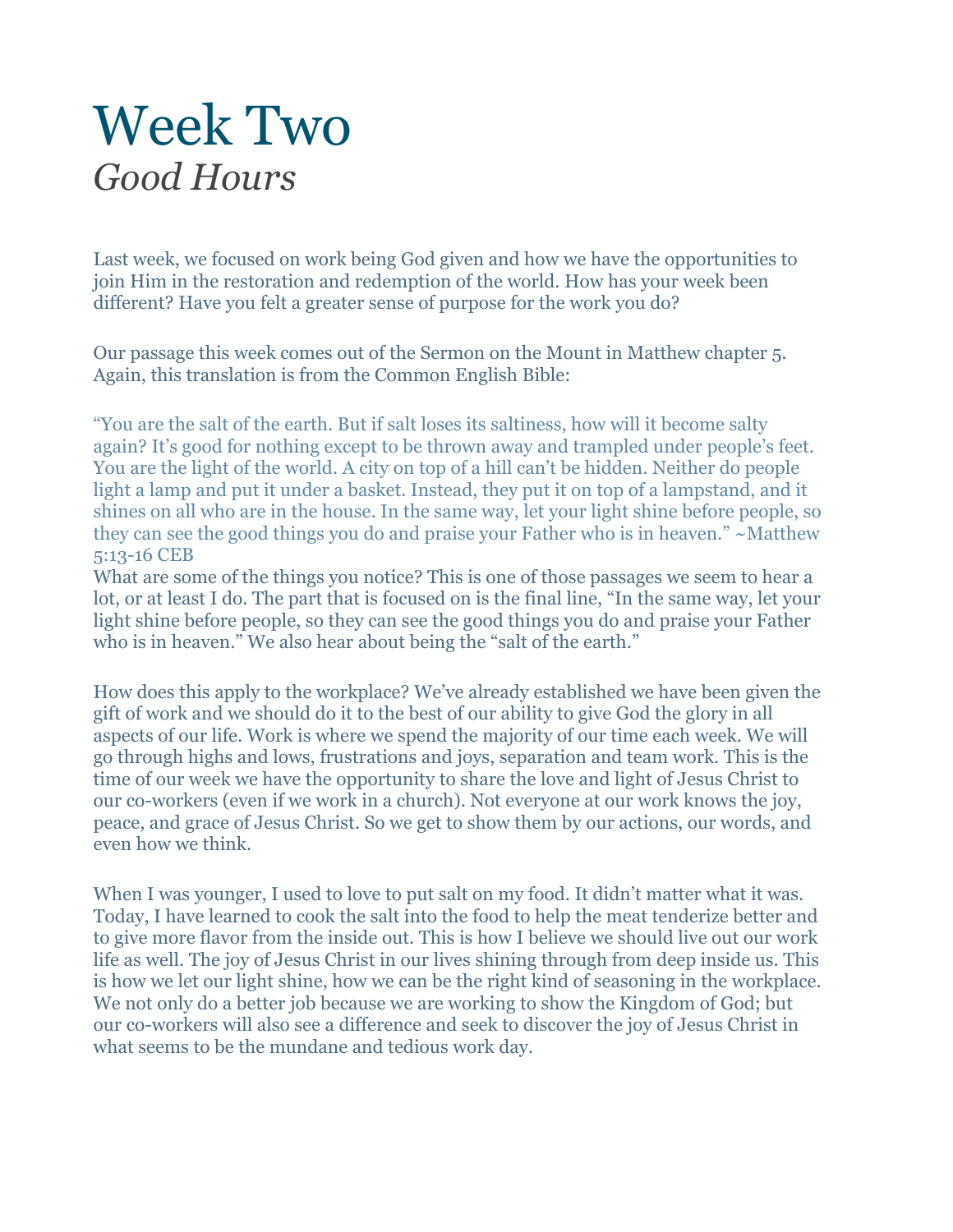Just as salt brings our the flavor of our food, we have the opportunity to generously share the love of God through Jesus Christ which seasons the atmosphere and souls around us and brings out the real person inside that God is working on.

Take this as a challenge: see how allowing the joy of Jesus Christ truly makes a difference in your life. Not just in Sunday worship. Not just at home. But when you are at work.

Be the salt and light in the workplace. It is possible because Jesus Christ is working in and through you.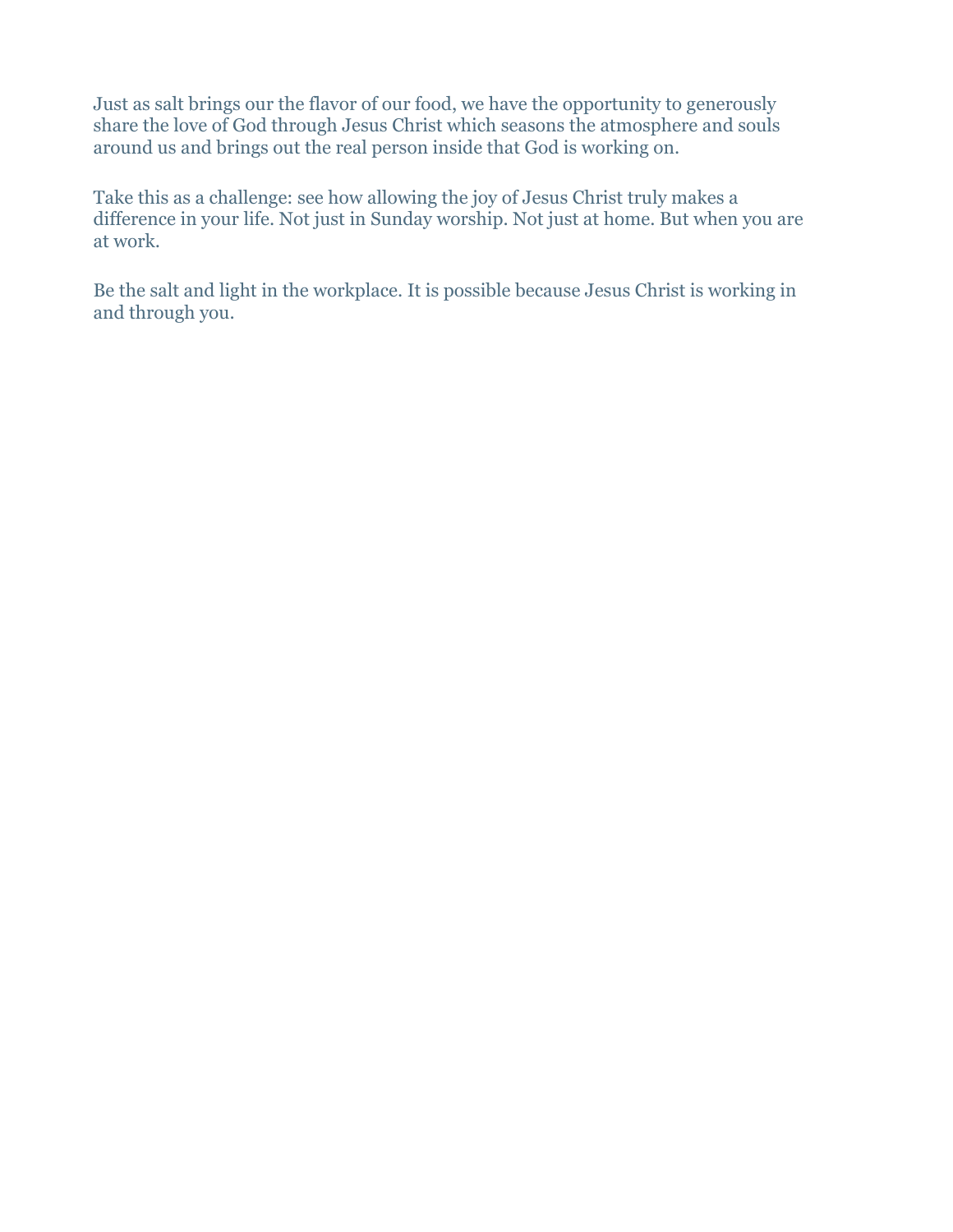# <span id="page-8-0"></span>3 Week Three *Investing Hours*

<span id="page-8-1"></span>This week, we are focusing on how we spend our time at work. Since this is where we end up spending most of our time during the week, how do we relate to those around  $\text{us}2$ 

Yes, our families are the most important relationships; but the amount of time we spend with our co-workers is significant. This is an area of our lives that we can easily miss out on this incredible opportunity to be an influencer for Jesus Christ in the world, especially in the workplace. These are the people that really get us during the best part of our day. We have the chance to show people Jesus Christ everyday.

This week's scripture focuses on the Apostle Paul and him investing in his coworkers by sharing life together and sharing the love of God through Jesus Christ.

"After this, Paul left Athens and went to Corinth. There he found a Jew named Aquila, a native of Pontus. He had recently come from Italy with his wife Priscilla because Claudius had ordered all Jews to leave Rome. Paul visited with them. Because they practiced the same trade, he stayed and worked with them. They all worked with leather. Every Sabbath he interacted with people in the synagogue, trying to convince both Jews and Greeks." ~ Acts of the Apostles 18:1-4 CEB

When you read this scripture, what stands out to you? I invite you to underline or mark the words or phrases that stand out to you either in your Bible or printing this page out.

Paul invested in the work life, which transcended into personal life, of Aquila and Pricilla. Think of how their bond grew over time, especially sharing in gospel message of Jesus Christ. The concept of investing in the work and personal life is convicting for me.

We will spend 40-60+ hours per week in the workplace. In a 168 hour week, this is a huge chunk of time. We invest in our family and significant others in a lesser amount of time. In our day to day work, this is the absolute perfect time to share the gospel message through our words and our actions.

So now, the tough question. How are you and I going to be the example of Jesus Christ transforming our lives with our actions, our words, and our thoughts?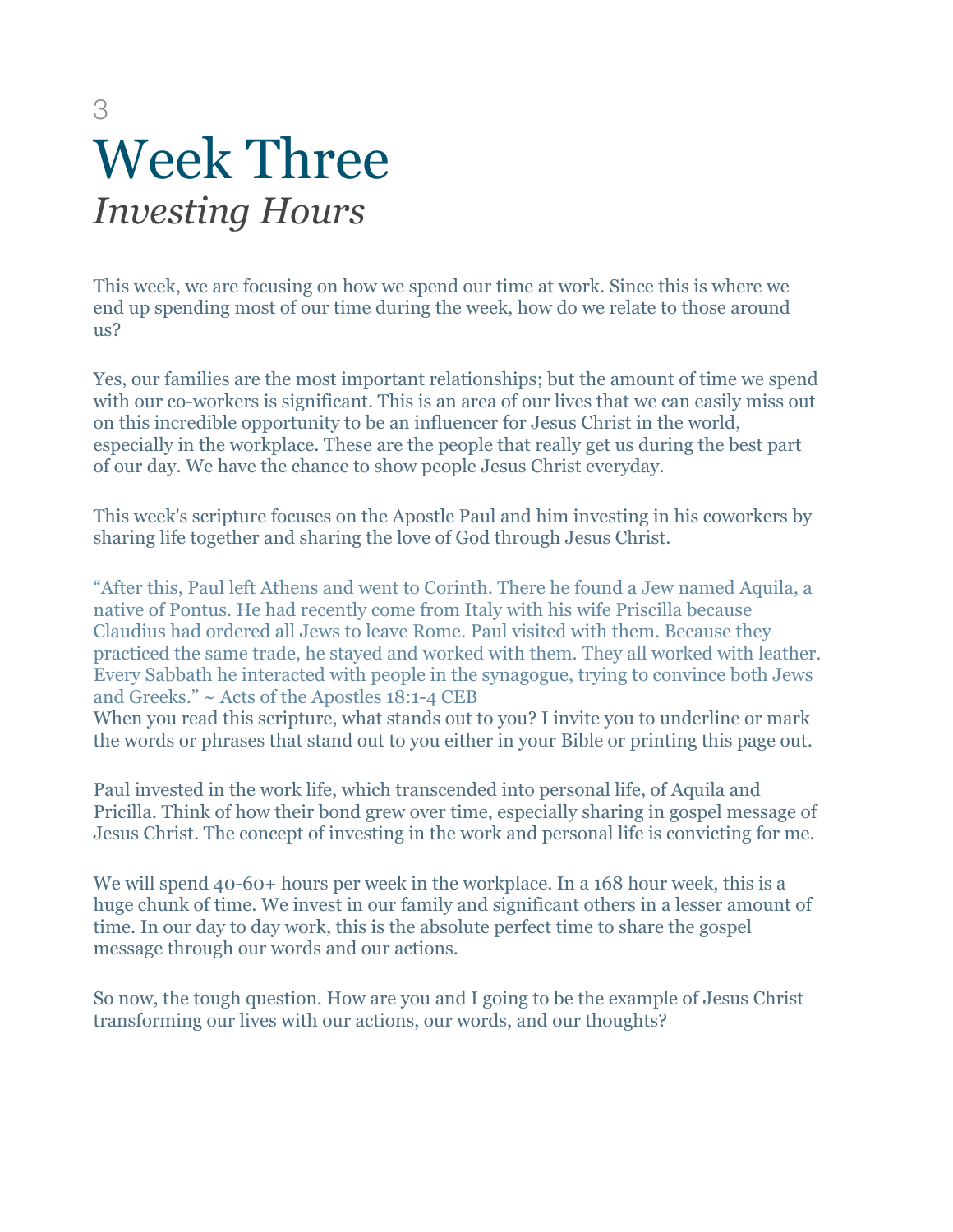Investing in the lives of our coworkers can change the workplace entirely. The purpose of work will be more evident because just maybe, God has placed you in your workplace to make an impact for the Kingdom of Heaven with the people you work with.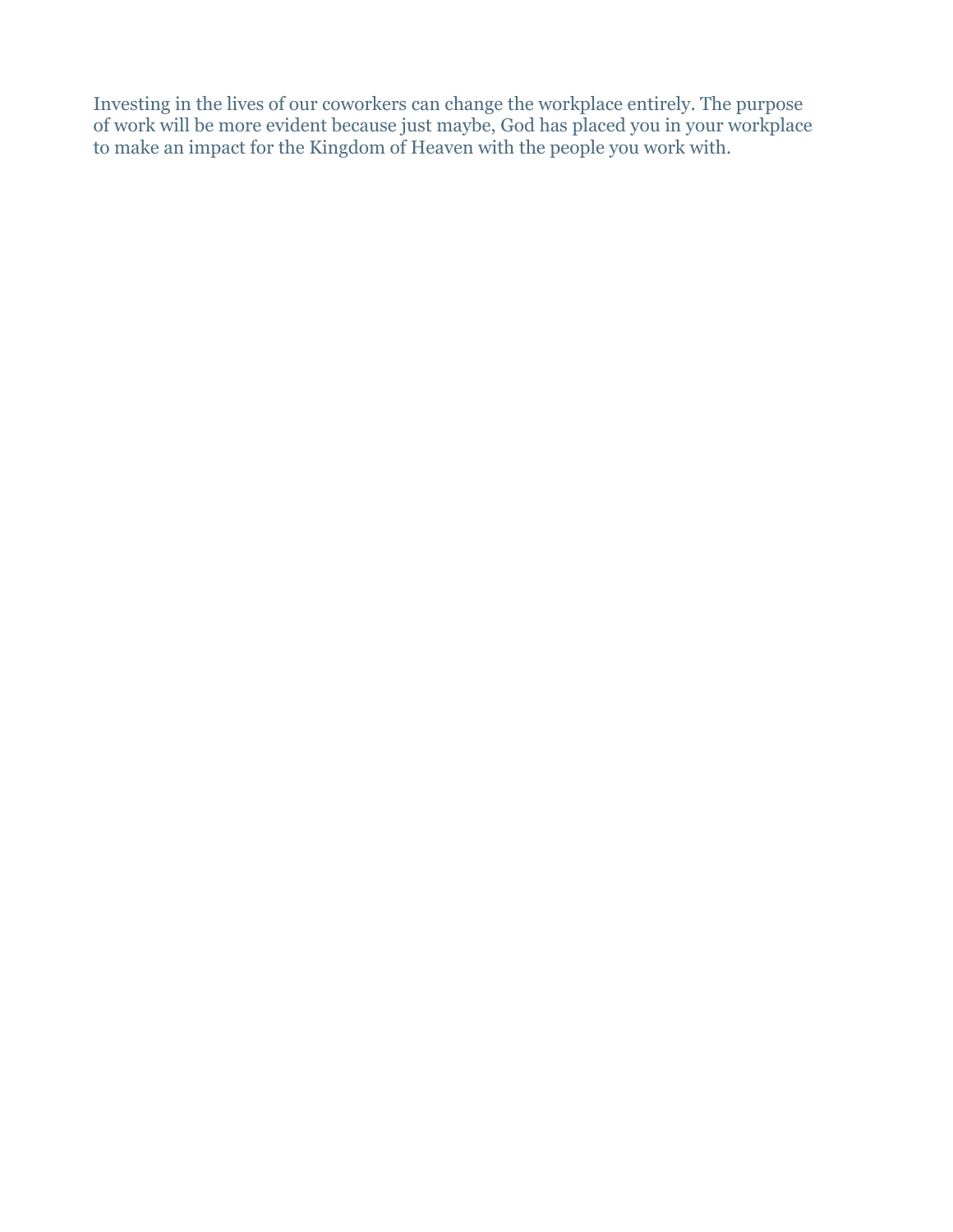# <span id="page-10-0"></span>4 Week Four *Off Hours*

<span id="page-10-1"></span>We have been focusing on our lives during the working hours. This week, we have the chance to look at what it should look like when we are off work.

I am one of those people who loves my vocation. After all, I get to speak about Jesus Christ daily and do all I can to share his good news. This is a fascinating and joyful position to be in! There are times when I want to keep working on "church work" even in the evenings and nights. These are the times I have to force myself to stop and be sure to be fully present with my beautiful wife and children. This is the time of day when I should completely devote myself and attention to them. There are times when an emergency arises; but we take this in stride and still work to find a balance. To all the workaholics out there, including me, this week is especially made for you.

We live in a culture that makes access to work 24 hours a day, 7 days a week. There is a great temptation to keep working and think everything has to get done everyday. We are constantly putting out fires. But I believe we all have to remember, the work will keep piling up. There will still be work tomorrow.

Sabbath rest is more important than we realize. We are more productive when we take at least one day off a week. This sounds like a contradiction, but it's true! If we constantly go and go and go, and work and work and work, our bodies and minds do not have the time to recover.

In Genesis 2, we find that rest from work was the first full day of our human experience. Our rest and our relationships are what should give us the energy to be able to do our work with higher quality and purpose. In the introduction is the blog I wrote called "[Shifting Focus](https://ryanstrattonblog1.wordpress.com/2016/08/26/shifting-focus/)" on this very topic.

Take some time to meditate on this passage from Genesis and see how God views rest in our lives.

"The heavens and the earth and all who live in them were completed. On the sixth day God completed all the work that he had done, and on the seventh day God rested from all the work that he had done. God blessed the seventh day and made it holy, because on it God rested from all the work of creation." ~ Genesis 2:1-3 CEB

May we all appreciate the importance of real rest and embrace it.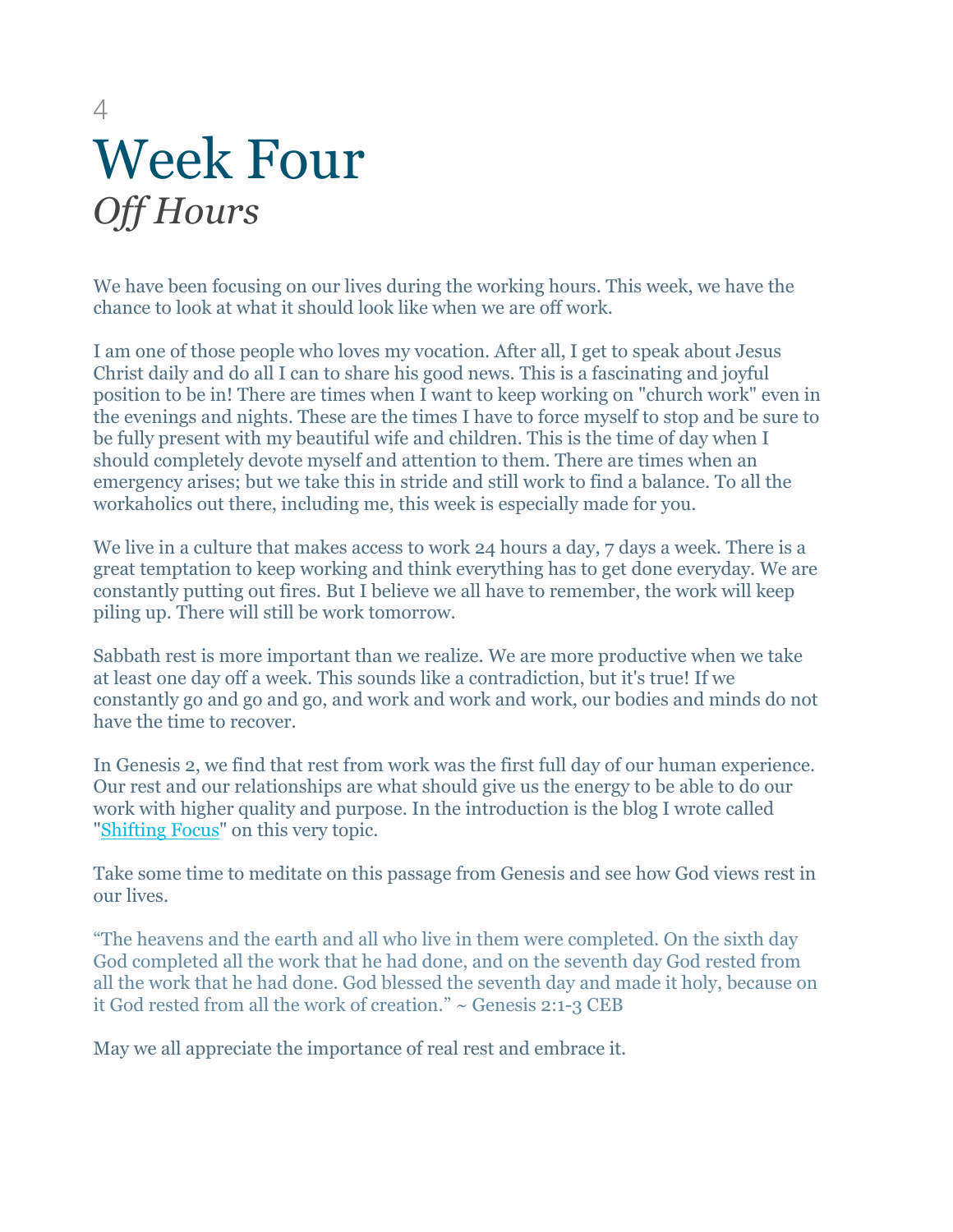# <span id="page-11-0"></span>5 Week Five *Strong Hours*

<span id="page-11-1"></span>If you are doing well at your job, or rather want to do well, there are trainings and seminars an employee should go to. These often talk about the "weak" areas that should be developed in order to perform better.

Think back to a seminar or training you attended recently. How much of it was trying to get improvement in one area or another? Many "self-help" books talk about this very thing: make your weaknesses your strengths.

Our scripture for this week comes from the book of Ephesians. This verse comes right after Paul telling the people they are saved by grace, God's gift to us, which is something we could not have done nor can we boast about.

"Instead, we are God's accomplishment, created in Christ Jesus to do good things. God planned for these good things to be the way that we live our lives."  $\sim$  Ephesians 2:10 **CEB** 

I have read several books and articles this year which talk about and teach leadership skills and management skills. Many employers and managers focus on what area of our work, our character, is not as strong as it should be. These are called "growing edges." If we are not careful, we will begin to focus on the things that are "wrong" with us and forget to nurture the aspects that are "right" with us.

Each one of us has been given different gifts and talents. We cannot be like everyone else, nor can we expect everyone else to be like us. The gifts and talents we have, work with anothers' gifts and talents. When we collaborate more using our strengths, we can, hopefully, find great harmony and see how much more will be done in a more joyful way.

I have a hard time continuing to work on what I am "weak" or "bad" at; but I love getting to work on and continue to nourish the areas God has given me strengths.

This week, I encourage you to take some kind of assessment to discover your Spiritual Gifts. You can also see what your strengths are. Some great resources for this are: [www.spiritualgiftstest.com/test/adult](http://www.spiritualgiftstest.com/test/adult%22%20%5Ct%20%22_blank) [www.umc.org/what-we-believe/spiritual-gifts-online-assessment](http://www.umc.org/what-we-believe/spiritual-gifts-online-assessment%22%20%5Ct%20%22_blank) [www.strengthsfinder.com/home.aspx](http://www.strengthsfinder.com/home.aspx%22%20%5Ct%20%22_blank)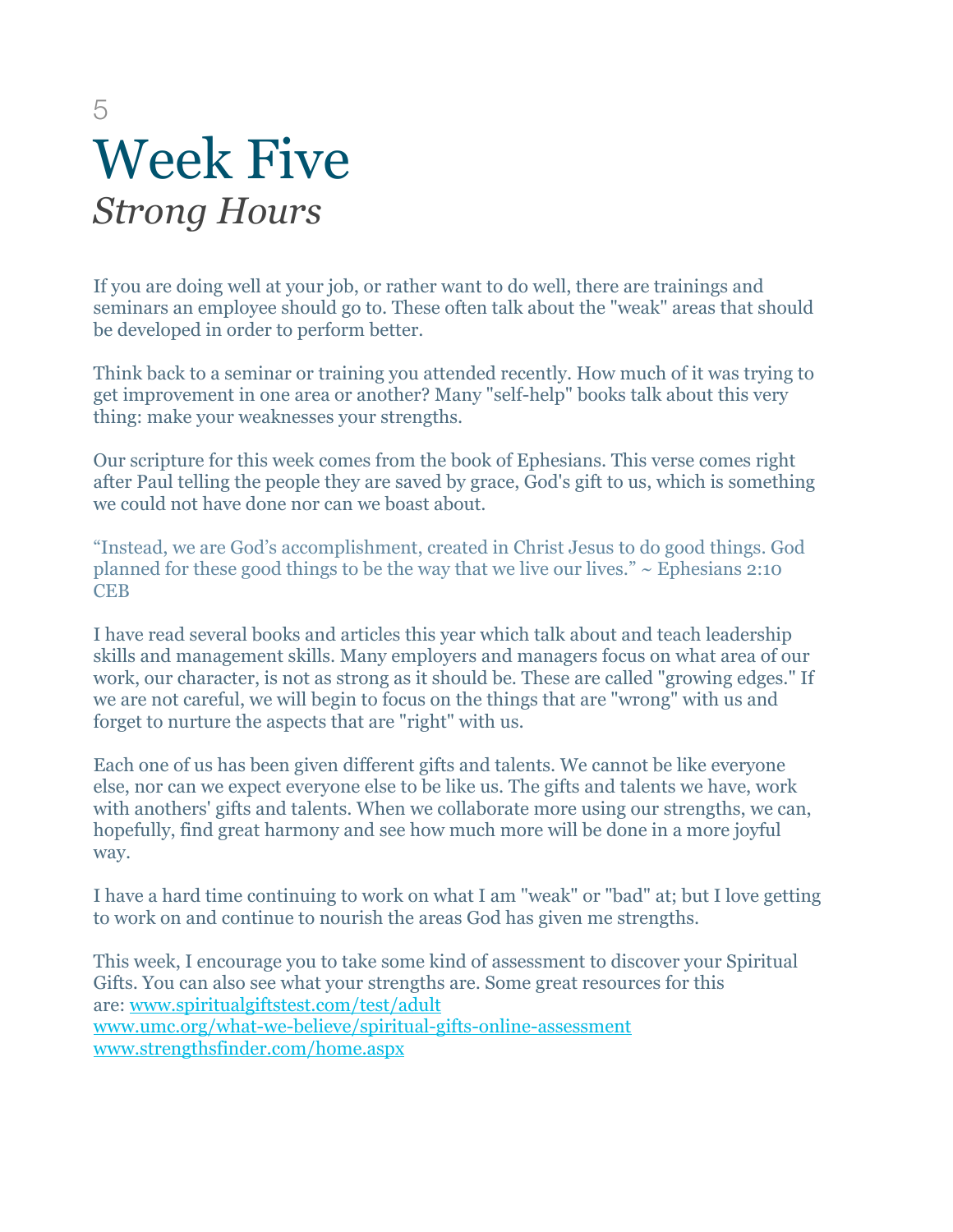Work in your areas of strengths and give God the glory because "we are God's accomplishment, created in Christ Jesus to do good things. God planned for these good things to be the way that we live our lives."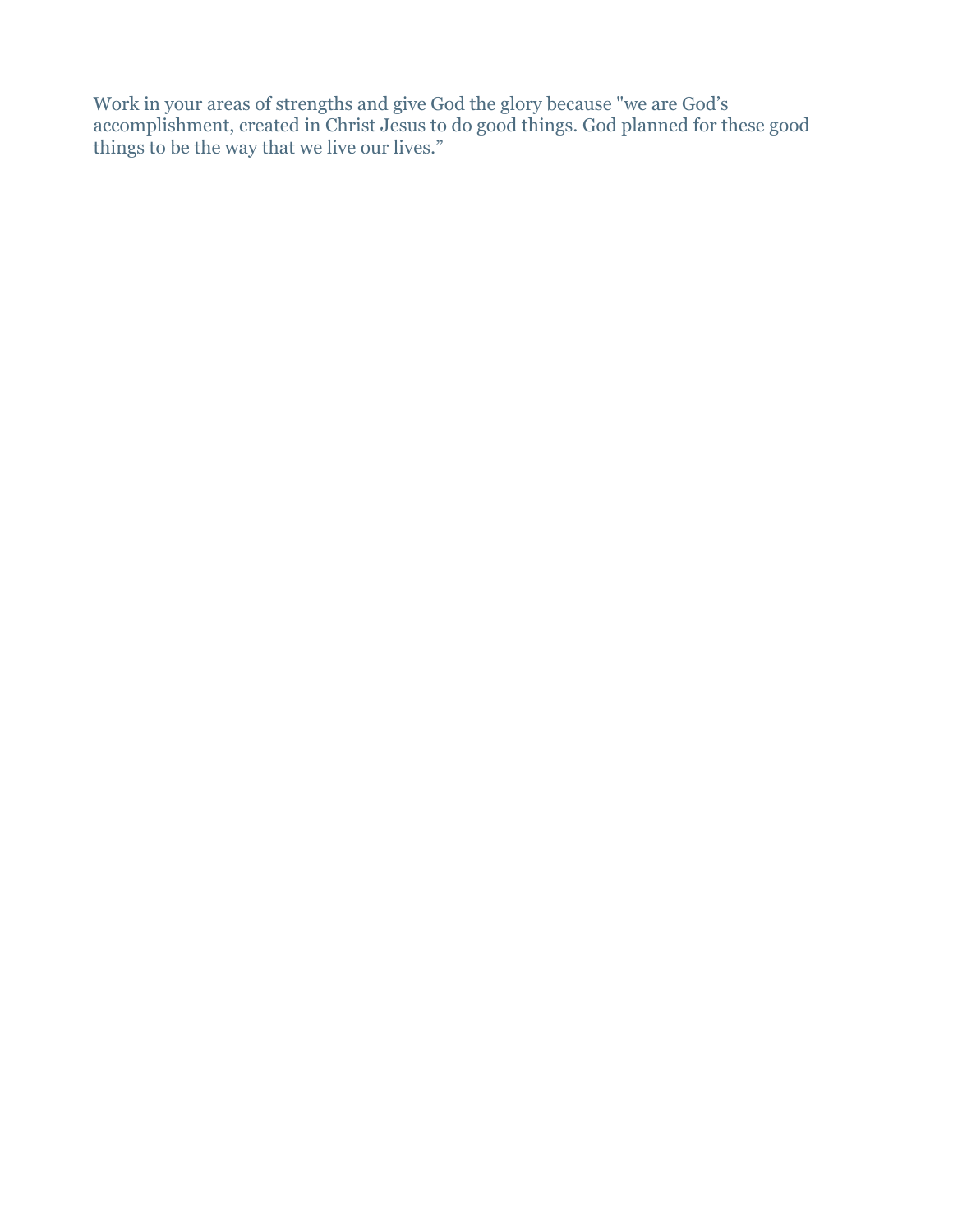# <span id="page-13-0"></span>6 Week 6 *After Hours*

<span id="page-13-1"></span>What are your plans after you reach retirement age? Are we only working now so we can play and relax after we retire? I have come to the understanding that we have misguided ourselves when it comes to retirement.

Retirement is not simply quitting work and spending the rest of our life relaxing and doing nothing. This time is actually a gift. This is not the time to think we have "served our part," or "I've done \_\_\_\_\_\_\_ for awhile, it's time for someone else to do it."

Growing older is a grand adventure. As we age, hopefully we are learning from our experiences and allowing God's wisdom to sink into our hearts. I imagine it is easy to say it is time for "new blood" or "someone younger is better." But this is the opposite of what we need to happen. The scripture focus for this week shows us, we should continue to respect and honor those older than us.

Take some time to read these words:

"Don't correct an older man, but encourage him like he's your father; treat younger men like your brothers, treat older women like your mother, and treat younger women like your sisters with appropriate respect. Take care of widows who are truly needy. But if a particular widow has children or grandchildren, they should first learn to respect their own family and repay their parents, because this pleases God. A widow who is truly needy and all alone puts her hope in God and keeps on going with requests and prayers, night and day. But a widow who tries to live a life of luxury is dead even while she is alive. Teach these things so that the families will be without fault. But if someone doesn't provide for their own family, and especially for a member of their household, they have denied the faith. They are worse than those who have no faith. Put a widow on the list who is older than 60 years old and who was faithful to her husband. She should have a reputation for doing good: raising children, providing hospitality to strangers, washing the feet of the saints, helping those in distress, and dedicating herself to every kind of good thing."  $\sim$  1 Timothy 5:1-10 CEB

Notice the first part, "encourage." So, to complete this series, I would like to encourage two groups of people: those who have retired, and those who have not.

First, to those who have had the opportunity to retire: Thank you for all you have done to pave the way for new generations to hear the gospel of Jesus Christ now and in the future. Your commitment to following him in and outside of your workplace has been an example to us all and we value you. We do not view you as someone who is obsolete.